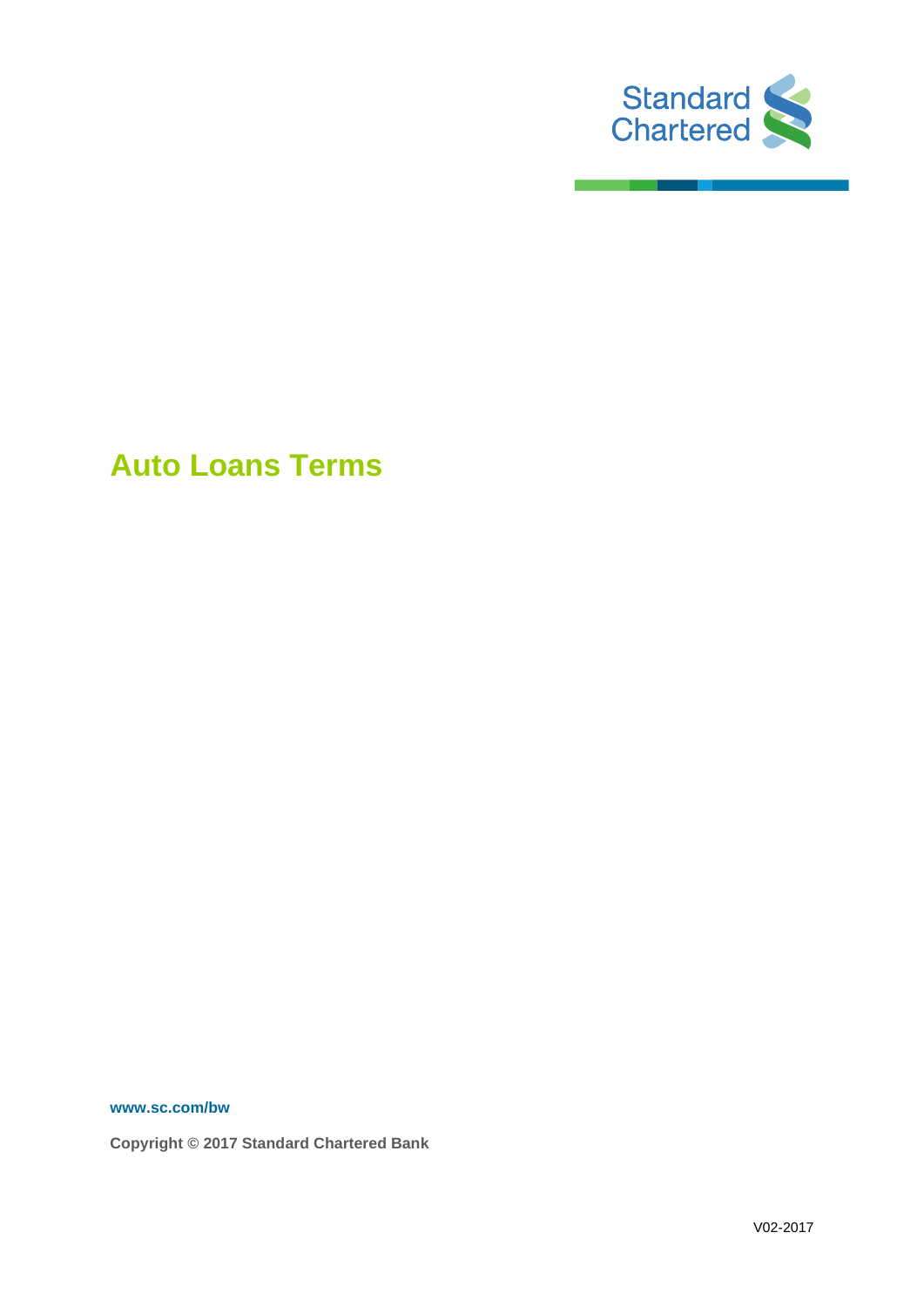## **Contents**

#### **Part A - Getting started**

- 1 Application
- 2 Pre-conditions to use
- 3 Your limit

## **Part B - Auto Loans - General**

- 4 Grant of Credit Facilities
- 5 Funding
- 6 Interest, fees and charges
- 7 Facility term
- 8 Repayment
- 9 Events of Default
- 10 Prepayment
- 11 Security
- 12 Conditions of Sanction of Advance
- 13 Termination
- 14 Delivery
- 15 Use
- 16 Maintenance and repair

#### **Part C - General**

17 Motor Vehicle Insurance 18 Indemnity 19 Termination on Total Loss or Theft 20 Non Variation 21 Acknowledgements

## **Part D - Meaning of words**

22 Meaning of words

#### **Important notice**

#### **You need to read this document.**

It sets out specific terms and conditions on which we agree to provide you with an Auto Loan facility. **You must read it in conjunction with our Client Terms, the product brochure and any other documents forming our banking Agreement.** To the extent of any inconsistency between these terms and our Client Terms, these terms prevail. These terms do not apply to any existing Auto Loan products you have with us to the extent that they are subject to separate terms and conditions.

#### **Key words**

The meaning of key words printed like this and other words used in our banking agreement is explained in our Client Terms. Some additional key words which apply to the products referred to in these terms are explained at the end of these terms.

#### **How to contact us**

To find out information (such as current fees and interest rates or if you need us to explain features or terms) in connection with our products, you should contact us at one of our branches, by using phone banking **+267 3615800** or by visiting our website **www.sc.com/bw.**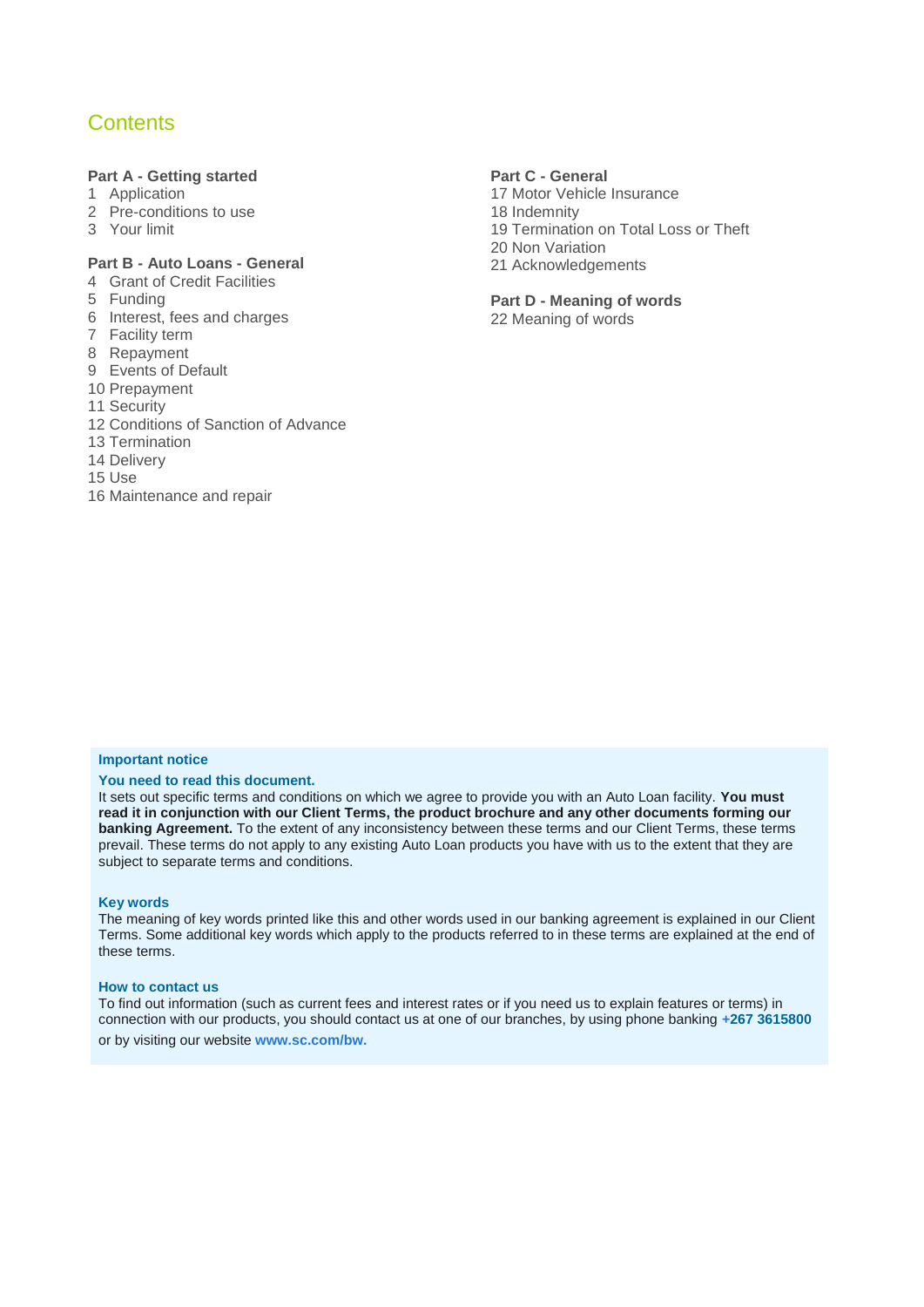# Part A – Getting Started

## **1 Application**

1.1 When you decide on the vehicle that suits you, you need to fill in an application and give us any other documents or information we require to assess the application.

## **2 Preconditions to Use**

- 2.1 Before you can use an Auto loan facility you must:
	- Provide us with all documents requested, (if any) in the form and substance that we require.
	- Have opened or maintained a nominated account or any other account we specify with us. This account must be maintained at all times for the purposes of the Auto loan facility.
	- Sanctions of advance under clause 10 in the form and substance required by us and to our satisfaction.
	- Provide us with proof of payment of owner's equity into the designated account with us.
	- Have paid all costs of our service providers in connection with the Auto loan facility.
- 2.2 We need not provide any funds to you or otherwise allow you to use the Auto loan facility if:
	- any of the circumstances in clause 2 (Preconditions to use of any product) or the Client Terms exists;
	- **the results of any searches, requisitions or** other enquires in connection with you or the motor vehicle are not in form and substance satisfactory to us or our lawyers;
	- circumstances have arisen resulting in our failure to perform our obligations hereunder caused by reasons beyond the our control or resulting directly or indirectly from the action or inaction of the Government, any Government Authority or any strike, boycott, blockade, Act of God, revolution or civil disturbance

## **3 Your Limit**

3.1 If we issue an approval, we agree to provide a loan up to the limit. The limit may be different to the limit you asked for in your application. We may cancel or vary the limit at any time.

# Part B – Auto Loans - General

## **4 Grant of Credit Facilities**

4.1 Standard Chartered Bank Botswana Limited (hereinafter referred to as "The Bank" or "Us" or "We") may approve or decline an application for the Auto loan facility at its absolute discretion. The Bank is not obliged to disclose any reasons for decline or approval of an application

## **5 Funding**

#### **Purpose**

5.1 The facility shall be used solely for the purpose of purchasing a motor vehicle the particulars of which shall be captured and set out in the application. However failure to comply shall not prejudice any rights of the Bank, which shall not be responsible for monitoring or ensuring the use or application of the credit facility.

#### **How we provide the funds**

- 5.2 We pay the funds directly to the car dealer or the dealer's agent, except to the extent that we may require otherwise.
- 5.3 We may provide the funds by depositing it into the car dealer's nominated account.
- 5.4 Fees and charges that apply to the Auto loan may be deducted from the loan before depositing it into the nominated account.

## **6 Interest, fees and charges**

#### **Interest - general**

- 6.1 You must pay interest on the loan monthly in arrears (or as otherwise set out in our approval or offer) at the rate set out in our approval or at any other rate we determine based on changes made to the Prime Rate. The interest rate we charge cannot be less than 0% per annum at any time.
- 6.2 Unless otherwise stated elsewhere in our banking agreement, interest accrues on a daily basis and is calculated on the basis of a 365 day year.
- 6.3 Interest is payable on the dates set out in the approval or otherwise in our banking agreement.
- 6.4 Interest is charged to your account on the last banking day of each month and on the day when all amounts owing in connection with the Auto loan facility are finally paid (unless you have made arrangements with us otherwise).
- 6.5 Should the rate of interest applicable to the facility change as herein above provided, we reserve the right to amend the remaining monthly instalments and/or the remaining loan period within which the repayment should be made.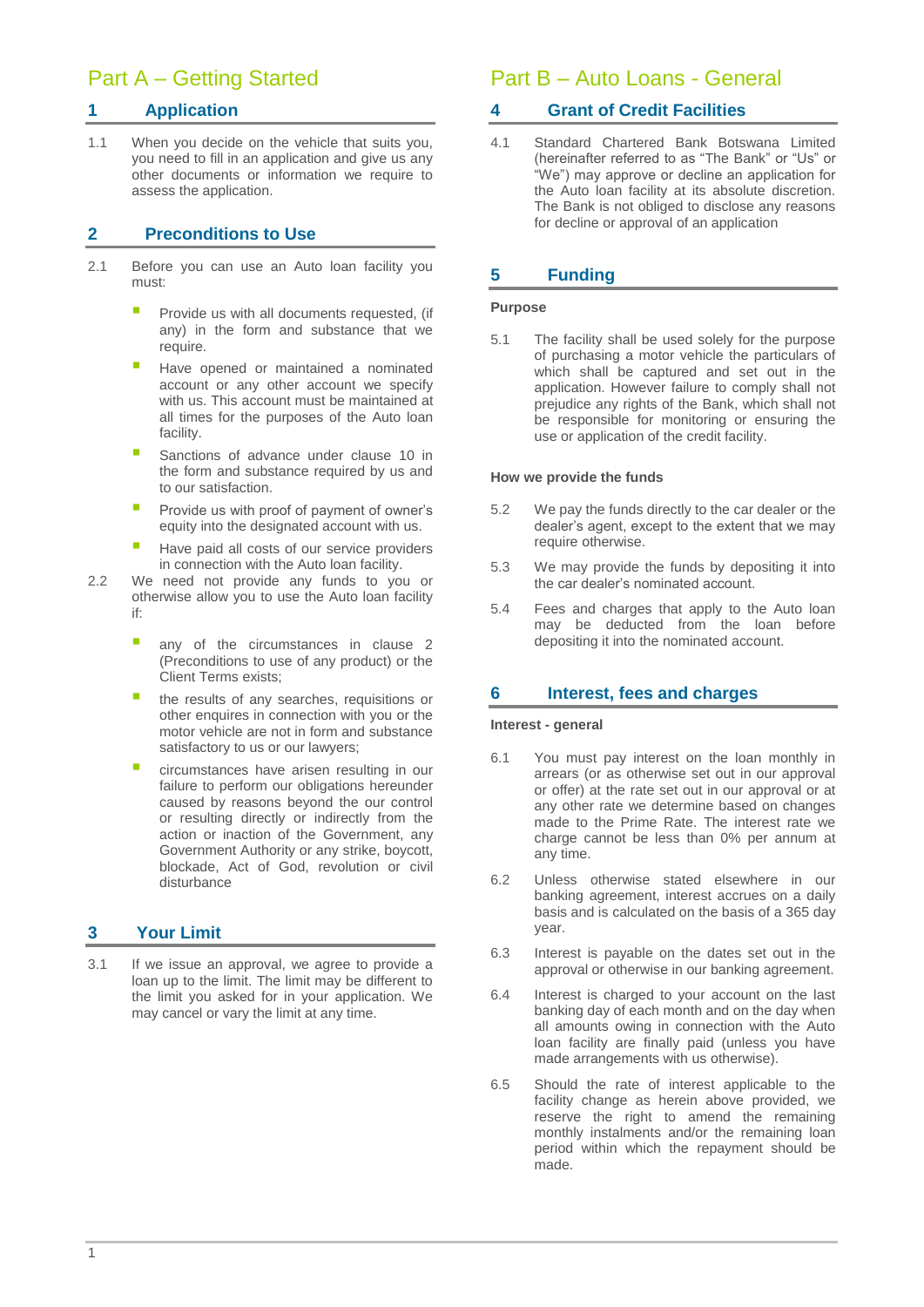- 6.6 In the event that any amount payable by you remains unpaid when it is due for payment in accordance with the provisions of these Terms, or if any sum due and payable by you under any judgment of any Court in connection herewith is not paid on the date of such judgment, you shall pay late payment interest at a rate to be advised by us over and above the rate of interest then payable by you, from the date on which such payment fell due to the date when payment is received. Interest shall be calculated and paid in the same manner as set out in this clause 6.
- 6.7 You shall pay such commission and charges on the facility as may be agreed or as we may fix from time to time.
- 6.8 The Bank may, with immediate notice to You, change its interest rates in line with any changes in the Prime Rate as set by Bank of Botswana. Notification shall be done in the form of notice in two newspapers of national circulation as well as notices in our branches. The effective date of the change will duly be communicated in the notice sent by us.

#### **Fees and charges - general**

- 6.9 General fees and costs for each Auto loan facility are set out in our tariff guide. They are also available by contacting us at any of our branches, by phone banking or by visiting our website.
- 6.10 Arrangement fees will be charged as a percentage of the Loan amount with a minimum amount applicable as will be advised in the tariff guide. This amount will be recovered upfront on acceptance of the Auto loan facility.
- 6.11 The Bank reserves the right to change such charges and fees as it will notify from time to time by publication in its tariff of charges. The tariff of charges will be displayed at its branches in Botswana, and a copy will be made available on request.
- 6.12 Where payments due from you are not received by the due date for the payment, the Bank reserves the right to charge overdue interest.

## **7 Facility Term**

- 7.1 The term of the Auto loan facility commences on the date of first drawdown and continues for the period that we notify you.
- 7.2 You understand that the number of installments / loan tenure may be more or less than the number stated in the application depending on the variation of the rate of interest chargeable.
- 7.3 The Bank reserves the right to change the loan tenure and / or the monthly installment to adjust for interest changes affecting the Bank.

#### **8 Repayment**

#### **Repayment by instalments**

- 8.1 You must repay the loan in monthly instalments. We will notify you the amount of the instalment and each instalment payment date before disbursement of the loan.
- 8.2 In the event that your salary date changes, it is your duty to inform the Bank of the new date. Should you fail to do so, the Bank reserves the right to change the date of your installment without prior notice to you.

#### **Methods of instalment repayment**

- 8.3 The instalment repayment structure for the Auto loan facility is stated in the disbursement document.
- 8.4 We advise you of the manner in which you must repay the instalments. For example, we may ask you to nominate an account for repayment by direct debit by us or any other bank or from deduction at source by your employer and give us documents to facilitate direct debit from the nominated account.

You must comply with our requirements for the relevant payment method, including any set out in this clause.

- 8.5 All repayments by you under these Terms shall be paid in full without any set-off or counterclaim and (save in so far as required by the law to the contrary) free and clear of and without any deduction or withholding whatsoever.
- 8.6 If you ask, we may agree to defer a particular monthly instalment. If this happens, you must pay the additional interest which accrues on the deferred instalment amount on the final payment date we notify you.

#### **Statements**

8.7 We issue a statement to you annually or upon request by you for the Auto loan facility. When you must repay in full on the last day of the term, to the extent there is any balance owing for the Auto loan facility, you must repay that balance owing.

> If you do not make an instalment on or before the relevant due date the loan plus all accrued but unpaid interest plus any other sum due to us is immediately due and payable;

- 8.8 On demand being made by us:
	- You shall pay us all amounts outstanding on the date of payment together with interest thereon and all other costs charges and expenses due and payable to us hereunder or under the security.
	- Before we discharge the motor vehicle used as security, you must pay all fees and costs payable in connection with the final settlement of your Auto loan facility (such as discharge fees and costs).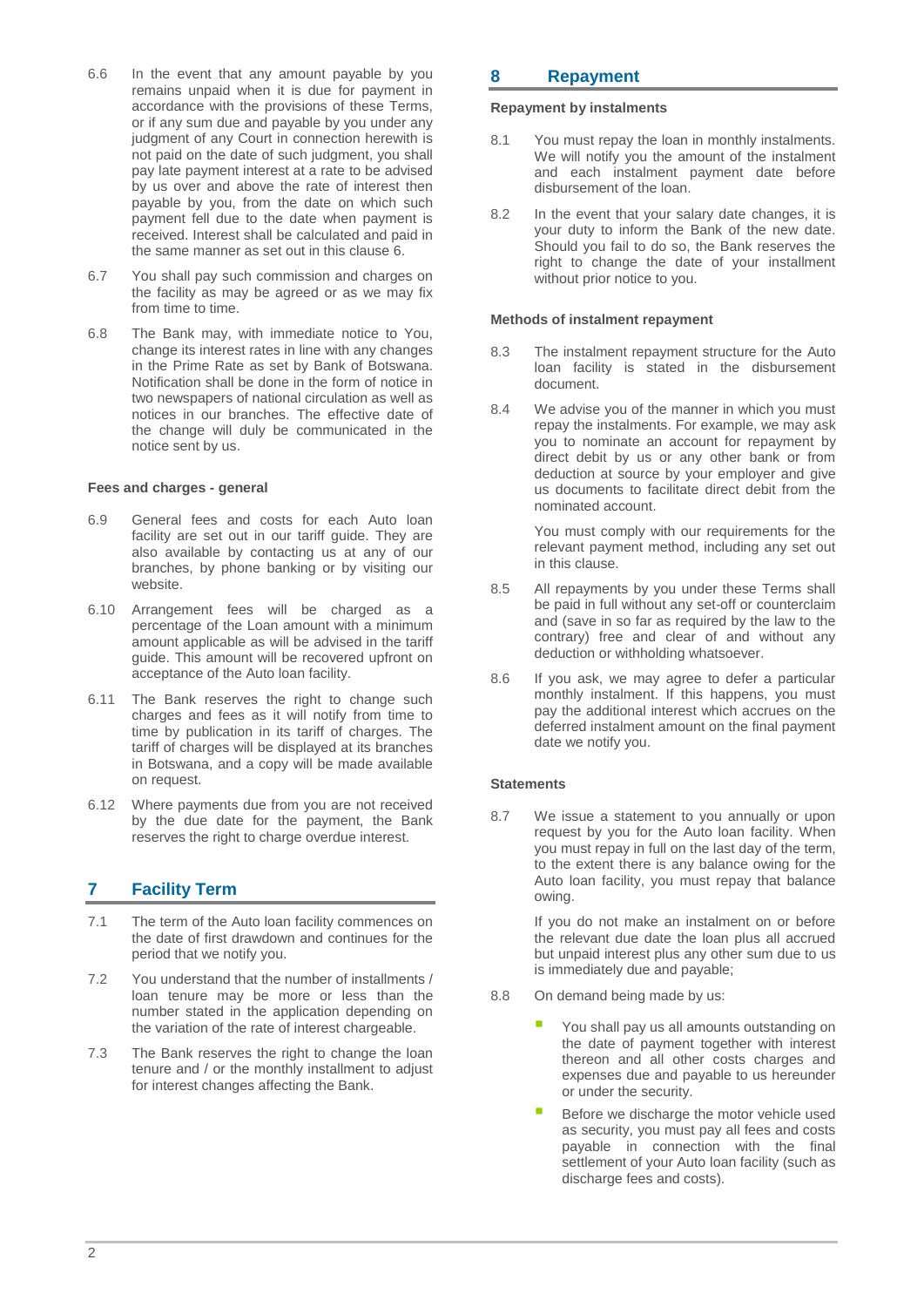8.9 You shall indemnify us against any loss that we may suffer as a result of granting the facility to you.

## **9 Events of Default**

An event of default occurs where:

- 9.1 You fail to perform any of your obligations under these terms or under the Security;
- 9.2 Any representation or warranty made by you pursuant to the Security or any statement delivered or made pursuant to it is incorrect when made.
- 9.3 Any action is taken for or with a view to the bankruptcy of yourself or you become insolvent or are unable to pay your debts or enter into dealings with any of your creditors with a view to avoiding, or in expectation of, insolvency or stop or threaten to stop payments generally or an encumbrance takes possession or a receiver is appointed of the whole or any material part of your assets.
- 9.4 If an event of default occurs at any time hereafter and if such event is continuing, the Bank may, without notice to you:
	- declare the obligations of the Bank to be terminated whereupon such obligations will terminate; and
	- declare that the Security has become enforceable whereupon all amounts payable by the yourself in respect of the facility hereunder and under the Security shall become immediately due and payable, all without diligence, presentment, demand for payment, protest or notice of any kind, all of which are hereby expressly waived by you.

The Bank in this case reserves the right to repossess the motor vehicle and sell the same and apply the proceeds thereof towards the outstanding repayments. In the event of any shortfall arising from such sale, the Bank reserves the right to demand settlement of the said shortfall from you.

9.5 In the event that the Bank has to engage a third party (e.g. a Debt Collection Agency or a Law Firm) in its recovery efforts, You shall solely be liable for payment of any costs, fees and commissions relating to the same. The Bank reserves the right to apply any payments made by You towards any outstanding costs, fees and/or commissions under this clause, prior to allocating sums paid against the principal.

### **10 Prepayment**

#### **Prepayment**

You may prepay all or part of the Auto loan if:

10.1 When you prepay, you also pay all accrued but unpaid interest, fees and costs in connection with the Auto loan. If you prepay the loan, no early settlement fee is payable and the amount

of each instalment is not adjusted. When you prepay, you must specify whether you want the amount prepaid to be credited to your account for the loan as payment for the next instalment or to make the remaining instalments due in reverse order by the amount prepaid.

#### **Disbursement**

10.2 I understand and agree that the loan arrangement fee, insurance premium and other fees will be deducted from my loan and the balance paid out to the car dealer or to any third party that the bank has issued an undertaking to.

> The fees will be capitalized and financed, becoming part of your total loan.

#### **Early Settlement Notice**

10.3 Minimum written notice of 45 days applies for early settlement for loans or credit facilities extended under this Letter. The notice shall stipulate the date for payment. Within 10 days of receipt of the notice the Bank shall notify you the amount required for settlement on the day fixed for early settlement. If the amount for settlement is not paid in full within 15 days of the date fixed for payment, you shall be required, to give a further 45 day notice for early settlement. Where the notice period is less than 45 days, a penalty payable shall be charged on a pro rata basis, the maximum that the bank will charge being 30 days interest on the outstanding balance.

> However no penalty shall be payable in the event the term of the Facility is less than 12 months, or the remaining term of the Facility to be settled is less than 12 months.

## **11 Security**

#### **Security Registration**

- 11.1 As security for the Auto loan facility, you shall ensure that the Bank's financial interest is noted when the motor vehicle is registered.
- 11.2 While the interest of the Bank is noted in the registration document, it is understood that this is purely to secure the motor vehicle to cover us and that any liability arising from accidents, illegal and/ or criminal activities is your responsibility and you hereby indemnify us from such liability.

#### **Salary Diversion**

11.3 For non scheme applicants the loan is provided on the basis that the applicant's salary will be deposited into SCB current account until the unsecured loan is fully paid. Any transfer of the salary to any other account or the Bank will constitute an act of default which entitles the Bank to pursue legal action against the applicant.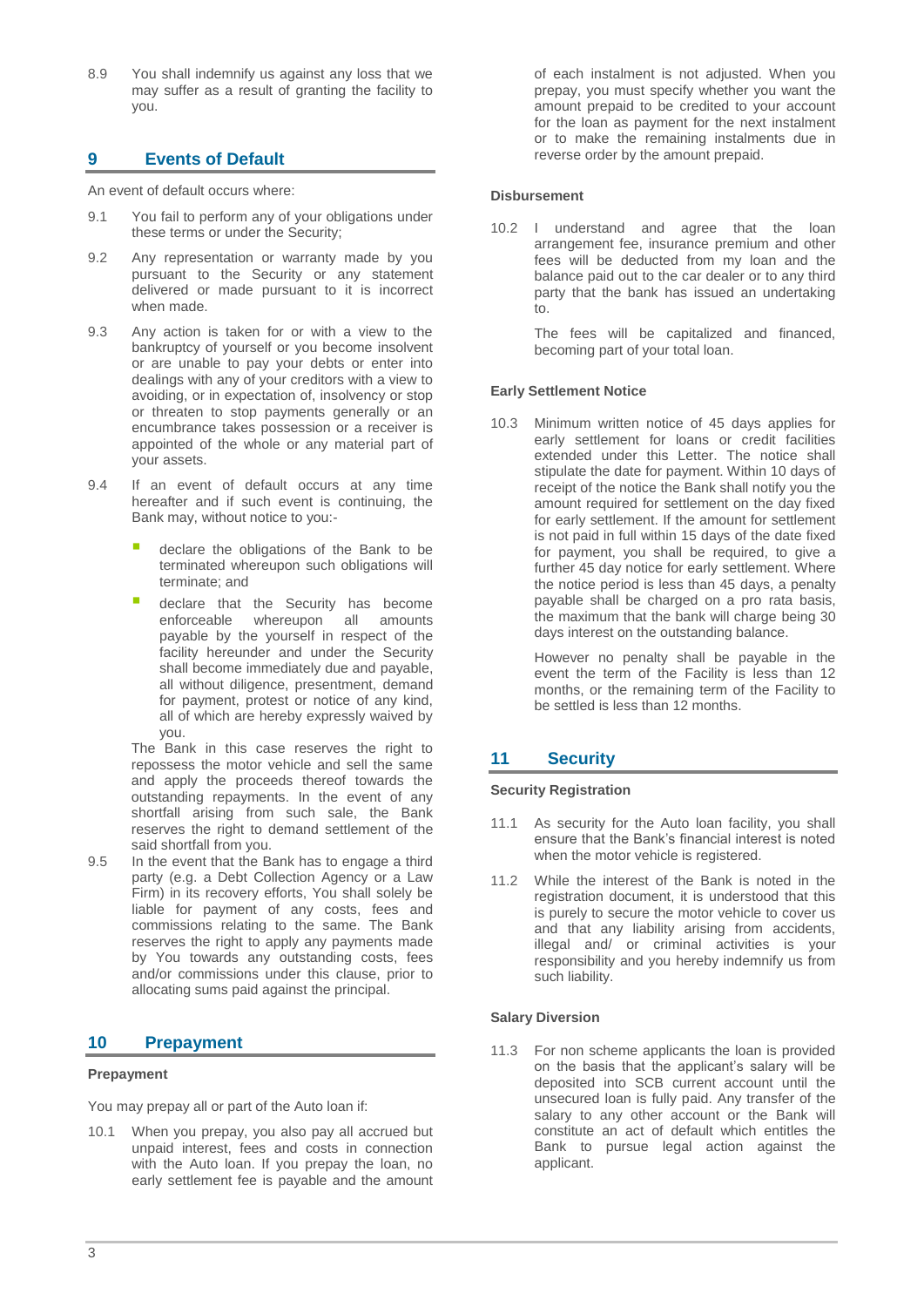#### **Valuation**

11.4 Determination of fair value of the vehicle value will be made by an independent valuer as appointed by the Bank.

> You will be responsible for settling the Valuer's fees directly prior to the disbursement of the loan.

11.5 Should the value of the motor vehicle upon the annual valuation required to be undertaken by you be diminished such that we deem it insufficient to cover the outstanding Loan amount, we shall require you to provide additional security, such additional security to be given to us within twenty one (21) days of us calling for the same.

## **12 Conditions of Sanction of Advance**

#### **Security Perfection**

12.1 Securities must be perfected before drawdown of the facility;

#### **Vehicle Registration**

12.2 The Bank's financial interest in the motor vehicle must be noted when it is registered.

#### **Insurance Cover**

- 12.3 You must obtain a valid comprehensive vehicle insurance cover for the motor vehicle from an insurer approved by us;
- 12.4 A comprehensive auto cover is calculated on gross replacement value which is adjusted annually to cover theft, fire and damage and third party liability through the Bank's approved plan or an insurance plan approved by the Bank.
- 12.5 You understand that subscribing to a Life Insurance Policy provides cover for your outstanding loan amount in case of death and disability. You also understand and accept that in case of other causes of disability or death, fire and damage that are not covered by the insurer; you will continue to be liable for any shortfall in the full outstanding loan balance.
- 12.6 You also understand however that Credit Life Insurance is not compulsory for your Auto Loan and you do not have to apply for it if you do not want to. Your decision on whether or not to take up Credit Life Insurance for your Auto Loan has no bearing on your Auto Loan application

#### **Security Tracking**

12.7 You must ensure that a vehicle security tracking device is fitted to the motor vehicle and a certificate provided to us before disbursement of the facility;

#### **Registration document**

12.8 You must provide us with a copy of the registration document within 5 days of registering the vehicle.

#### **Inspection of the Motor Vehicle**

12.9 You must do everything necessary to allow us or our authorised representatives to inspect the motor vehicle for any reason. Unless there is an emergency, we give you reasonable notice before we carry out an inspection.

#### **Inspection costs**

12.10 You must pay all costs incurred by us in connection with any inspection (including travel and accommodation expenses).

#### **Representations and warranties**

12.11 You represent and warrant that:-

All the information given by you (or on your behalf) is correct, complete and not misleading and each representation made by you to us is correct and not misleading.

- 12.12 You shall not create any Encumbrance or permit any Encumbrance to subsist, arise or be created or extended over the motor vehicle.
- 12.13 You shall at all times comply with and observe all covenants duties and obligations contained in these Terms and in the Security.

## **13 Termination**

- 13.1 We may end any (or all) of our banking agreements for Auto loan, with or without notice to you, if any security or insurance we require in connection with a product is or becomes unenforceable or is withdrawn or terminated without our consent; or
- 13.2 You become insolvent or any of your assets are subject to insolvency proceedings; or
- 13.3 You die or become incapacitated; or
- 13.4 You stop making payments or cease to carry on business or a material part of it or threaten to do so.

# Part C – General

## **14 Delivery**

- 14.1 You will, at your own cost arrange for and take delivery of the vehicle from the supplier.
- 14.2 The Bank will not be liable for consequential damage or loss suffered by you or any person resulting from a failure to deliver the vehicle either timeously or at all.
- 14.3 The parties' record that you have selected the vehicle and that the Bank has no knowledge of the purpose for which the vehicle is required by yourself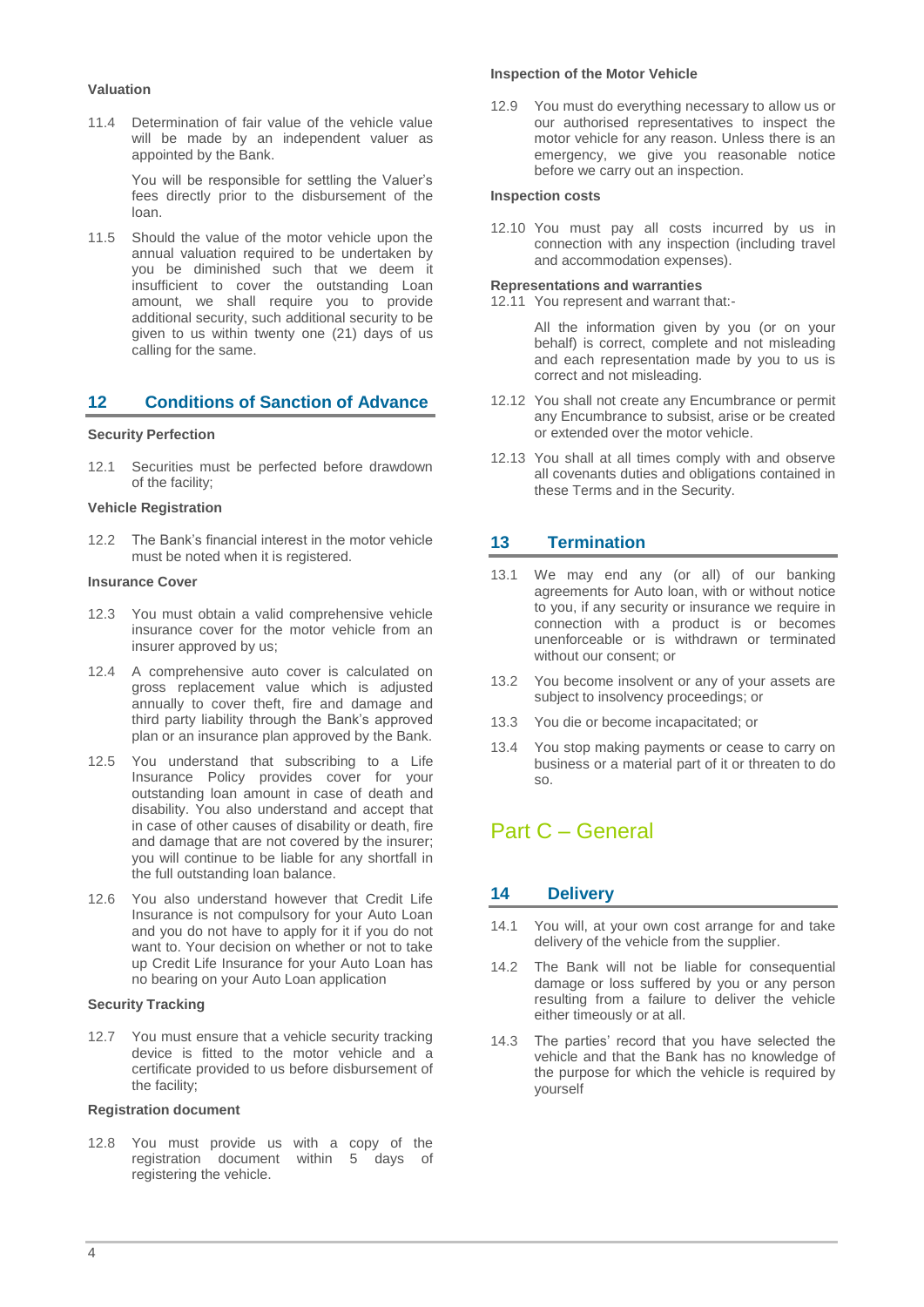#### **15 Use**

- 15.1 You will at all times use the vehicle and ensure that the vehicle is used with due skill and care and in accordance with the manufacture's recommendations (if any) and in compliance with any terms of any manufacture's guarantee and will not use or permit it to be used for any purpose other than that for which it is designed.
- 15.2 You will be obliged to ensure at your own expense that all requirements of law relating to the lease, possession or use of the vehicle are complied with, and in particular, without limitation, you will ensure that the vehicle is licensed, registered and insured in compliance with applicable law.
- 15.3 The vehicle shall not be removed from Botswana without the prior written consent of the **Bank**

#### **16 Maintenance and repair**

- 16.1 You will at your own expense:
	- attend to any repair that may be necessary to keep the vehicle in good condition and proper and efficient working order.
	- regularly maintain and service the vehicle in<br>accordance with the manufacture's manufacture's specifications and/or recommendations.
	- All replacement parts used in the maintenance and repair of the vehicle shall be in strict accordance with the specifications of the manufacturer of the vehicle.

### **17 Motor Vehicle Insurance**

- 17.1 You must ensure that the motor vehicle is comprehensively insured.
- 17.2 You may take the insurance through the Standard Chartered Insurance Agency or use an insurer of your choice, subject to our approval, in connection with your Auto loan facility.
- 17.3 The insurance should cover the full market value of the vehicle at all times and you must to present to us certified copies of all insurance policies and any subsequent renewals. Our interest must be duly noted on the insurance policy document.
- 17.4 Upon expiry of any insurance cover, You shall within seven (7) days of such expiry deliver to us the relevant renewal advice failing which we shall be at liberty to effect such insurance cover and at Your cost without further reference to You and recover the same as part of the outstanding principal with any amount paid by us.
- 17.5 You must reimburse us for all costs which we may incur in connection with the motor vehicle insurance (including making claims against it).

### **18 Indemnity**

18.1 You hereby indemnify the Bank against any claims by any person whether for damages, consequential or otherwise, arising in any

manner whatsoever out of this agreement concerning the vehicle, including but without derogating from the generality of the foregoing the failure to deliver the vehicle timeously or at all or arising out of the state, condition or quality of the vehicle, or arising out of fitness for its purpose, or the use, possession or enjoyment thereof by yourself

## **19 Termination on Total Loss or Theft**

19.1 This agreement shall terminate if the Vehicle is lost or stolen and is not recovered within a period of 21 (Twenty one) days of such loss or theft or if they are destroyed or damaged beyond repair.

> This termination does not exonerate you from the liability under the finance agreement until it is fully paid off.

## **20 Non-variation**

- 20.1 This lease constitutes the whole agreement between the parties and no oral or collateral agreements, additions, variations, alterations or consensual cancellation of this agreement shall be of any force or effect unless reduced to writing, agreed to and signed by both parties.
- 20.2 This agreement shall only be binding on the Bank when executed by it and until such time, you will have no claim to the existence of an oral or written agreement, by reason of negotiations having been conducted or concluded in regard hereto or by reason of the agreement having been signed by you only.
- 20.3 No relaxation or indulgence granted by the Bank yourself shall in any way prejudice the Bank's rights nor be construed as any waiver thereof.
- 20.4 The acceptance by you of any payment after cancellation of this agreement shall not be deemed to be a waiver of the Bank's rights or a novation or reinstatement hereof and the Bank's cancellation shall remain of full force and effect, such payment being conclusively deemed to be an amount paid by the you on account of damages for wrongful holding-over or on account of liquidated damages.

## **21 Acknowledgements**

21.1 You acknowledge and agree that in connection with any motor vehicle insurance the insurer decides whether or not to provide the motor vehicle insurance; we are not responsible for ensuring that your application for the vehicle insurance is accepted by the insurer.

#### **Set-off and consolidation**

21.2 The Bank may at any time and without notice combine all or any of the applicant's accounts and liabilities with the Bank in Botswana (or elsewhere) whether singly or jointly with any person or set off all monies standing to the credit